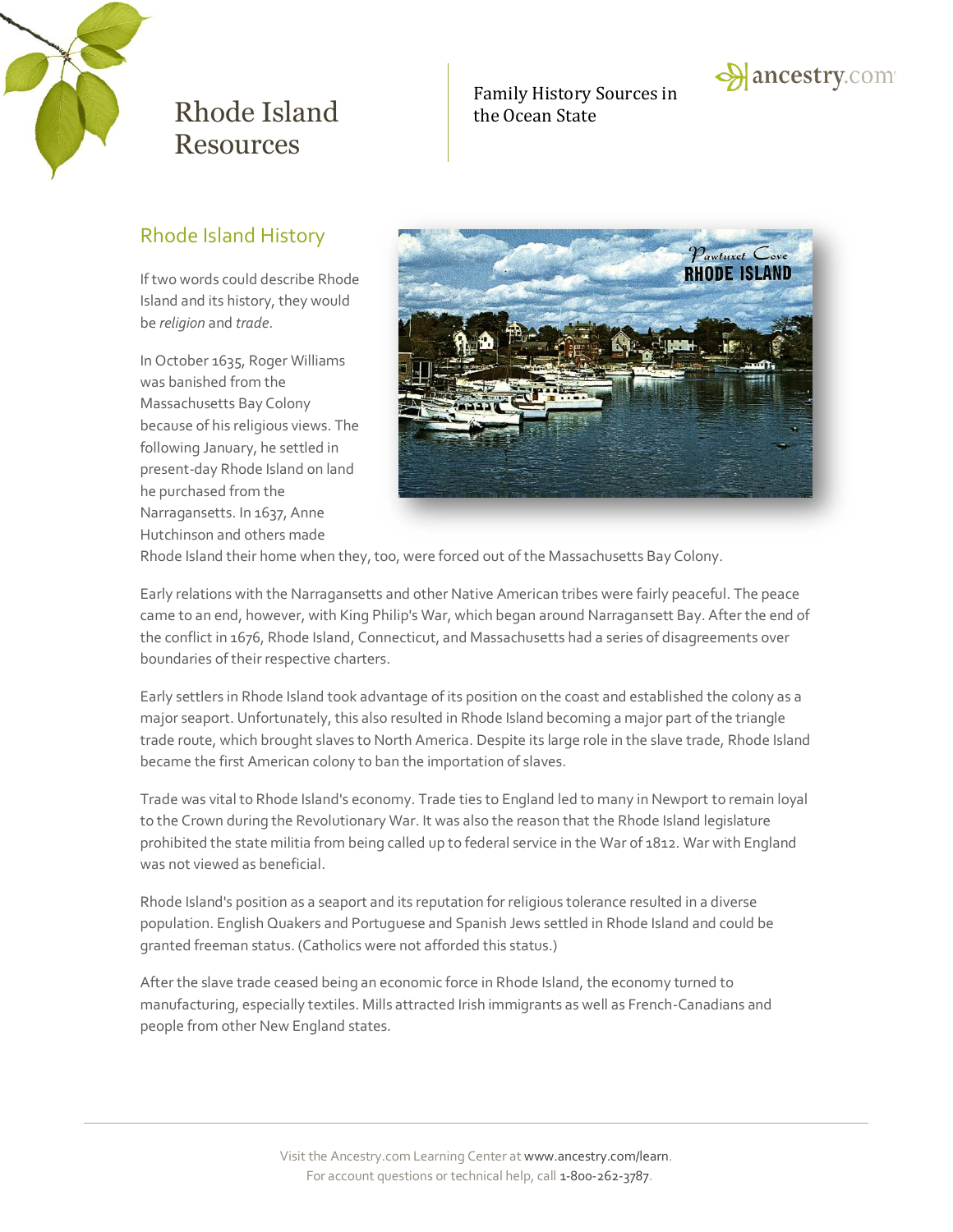

Family History Sources in



### Rhode Island Census Records

Rhode Island took various colonial censuses beginning in 1706. The earliest known census that exists was taken in 1730. These early censuses were taken for different reasons; who was included varies by census.

Rhode Island conducted state censuses every ten years between 1865 and 1935. The 1895 census is missing, however. Rhode Island is included in the surviving portion of the 1890 Special Schedule of Union Veterans and Widows.

#### **Rhode Island and Related Censuses Available on Ancestry.com:**

- [Rhode Island, Compiled Census and Census Substitutes Index, 1740-1890](http://search.ancestry.com/search/db.aspx?dbid=3571)
- [Rhode Island State Censuses, 1865-1935](http://search.ancestry.com/search/db.aspx?dbid=4721) (Note: does not include 1895, which is missing, and the 1905 census)
- [1890 Veterans Schedules](http://search.ancestry.com/search/db.aspx?dbid=8667)

### Rhode Island Vital Records

Some birth and death records were recorded with town clerks beginning in 1630. Not all births and deaths were recorded. In some cases, families would record the births of several children at one time. These group listings may not have included children born later. Marriage intentions were mandated to be recorded beginning in 1647, though it was not enforced. Vitals records are more complete beginning in 1700, when new laws were enacted.

Statewide registration of births, marriages and deaths began 1853.

#### **Rhode Island Vital Records on Ancestry.com**

- [Rhode Island, Vital Extracts, 1636-1899](http://search.ancestry.com/search/db.aspx?dbid=3897) *Free*
- [Rhode Island, Births, 1636-1930](http://search.ancestry.com/search/db.aspx?dbid=4262)
- [Rhode Island, Deaths, 1630-1930](http://search.ancestry.com/search/db.aspx?dbid=4264)
- [Rhode Island, Marriages, 1851-1920](http://search.ancestry.com/search/db.aspx?dbid=4263)
- [Web: Rhode Island, Find A Grave Index, 1663-2013](http://search.ancestry.com/search/db.aspx?dbid=70624) *Free*

### Military Collections

- [Rhode Island Colonial War Servicemen, 1740-62](http://search.ancestry.com/search/db.aspx?dbid=4055)
- [Rhode Island Pensioners, 1835](http://search.ancestry.com/search/db.aspx?dbid=3220)
- [U.S., Union Soldiers Compiled Service Records, 1861-1865](http://search.ancestry.com/search/db.aspx?dbid=2344)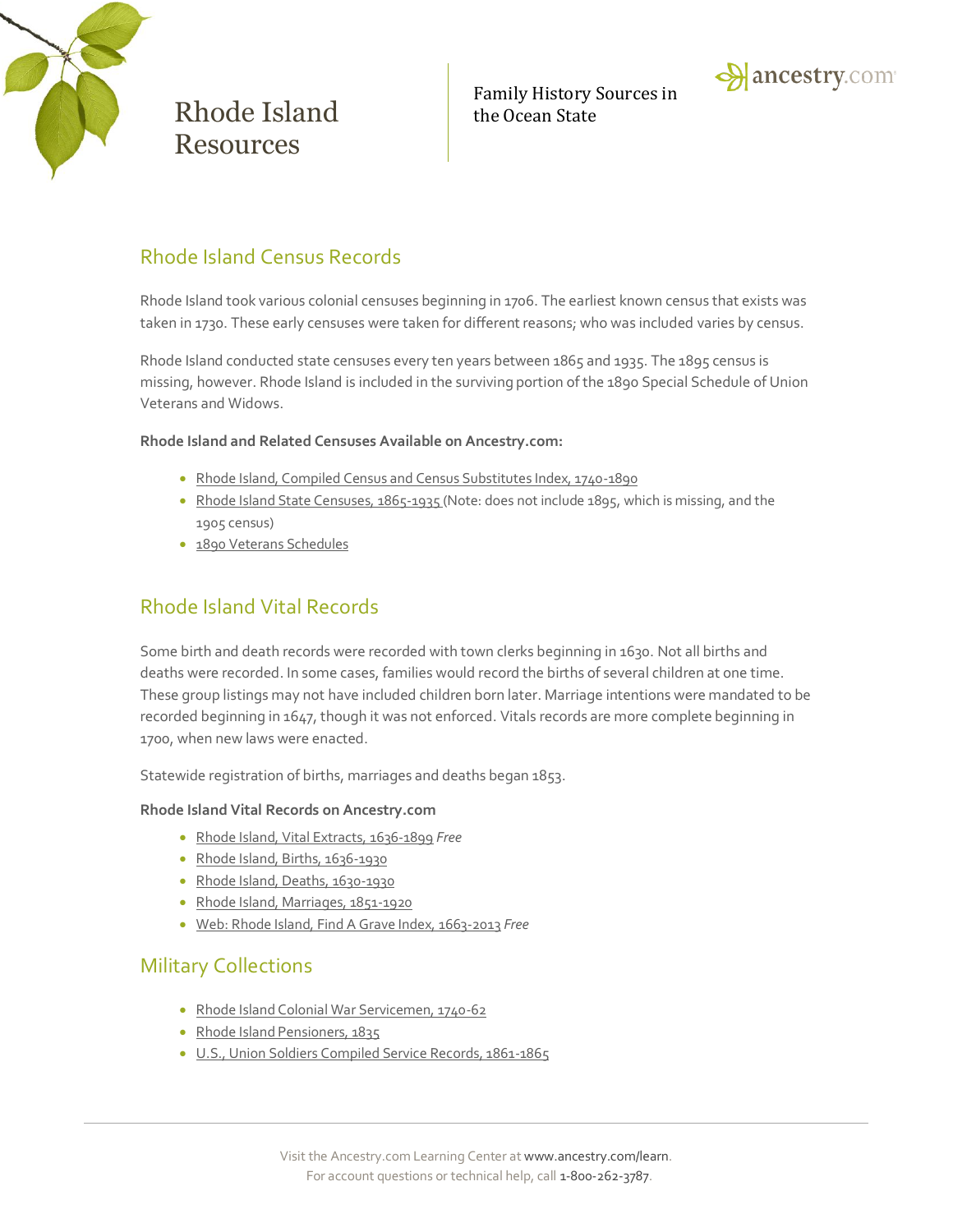

Family History Sources in



| Rhode Island City Directories<br>$\bullet$<br>1790<br>Rhode Island, Indexes to Naturalization Records, 1890-1992<br>1800<br>New England, The Great Migration and The Great Migration<br>Begins, 1620-1635<br>1810<br>U.S., Indexed County Land Ownership Maps, 1860-1918<br>۰<br>U.S., Indexed Early Land Ownership and Township Plats, 1785-<br>1820<br>۰<br>1898<br>1830<br>U.S. City Directories, 1821-1989 (Use the browse box in the upper<br>$\bullet$<br>right corner to determine what directories are available for your<br>1840<br>ancestor's area. If they lived in a rural area, check to see if that area<br>1850<br>was included with a larger city in the vicinity.)<br>1860<br>1870<br>Rhode Island Genealogical Society<br>1880<br>Rhode Island Historical Society<br>۰<br>Rhode Island State Archives<br>1890<br>Rhode Island Jewish Historical Association<br>1900<br>Rhode Island USGenWeb Project<br>1910<br>1920<br>Rhode Island Family History Research<br>1930<br>Rhode Island County Resources<br>Map of Rhode Island<br>۰<br>1940 | <b>Other Collections</b> |  | <b>Population</b>                                                    |  |
|-------------------------------------------------------------------------------------------------------------------------------------------------------------------------------------------------------------------------------------------------------------------------------------------------------------------------------------------------------------------------------------------------------------------------------------------------------------------------------------------------------------------------------------------------------------------------------------------------------------------------------------------------------------------------------------------------------------------------------------------------------------------------------------------------------------------------------------------------------------------------------------------------------------------------------------------------------------------------------------------------------------------------------------------------------------|--------------------------|--|----------------------------------------------------------------------|--|
| <b>Other State Resources</b><br><b>Help and Advice</b>                                                                                                                                                                                                                                                                                                                                                                                                                                                                                                                                                                                                                                                                                                                                                                                                                                                                                                                                                                                                      |                          |  | 68,825<br>69,122<br>76,931<br>83,059<br>97,199<br>108,830<br>147,545 |  |
|                                                                                                                                                                                                                                                                                                                                                                                                                                                                                                                                                                                                                                                                                                                                                                                                                                                                                                                                                                                                                                                             |                          |  | 174,620<br>217,353<br>276,531<br>345,506<br>428,556                  |  |
| 1950<br>View all Rhode Island collections on Ancestry.com                                                                                                                                                                                                                                                                                                                                                                                                                                                                                                                                                                                                                                                                                                                                                                                                                                                                                                                                                                                                   |                          |  | 542,610<br>604,397<br>687,497<br>713,346<br>791,896                  |  |

## Significant Dates (through 1934)

**1524** – Giovanni da Verrazano explored Narragansett Bay.

- **1614** Adriaen Block, a Dutch mariner, explored what is now called Block Island.
- **1635** William Blackstone was the first European to settle in Rhode Island.
- **1636** Roger Williams founded Providence after being banished from the Massachusetts Bay Colony.
- **1638** Anne Hutchinson was banished from the Massachusetts Bay Colony; she brought settlers with her to Rhode Island.
- **1639** The Newport Compact was signed.
- **1663** King Charles II granted the charter for Rhode Island and Providence Plantations.